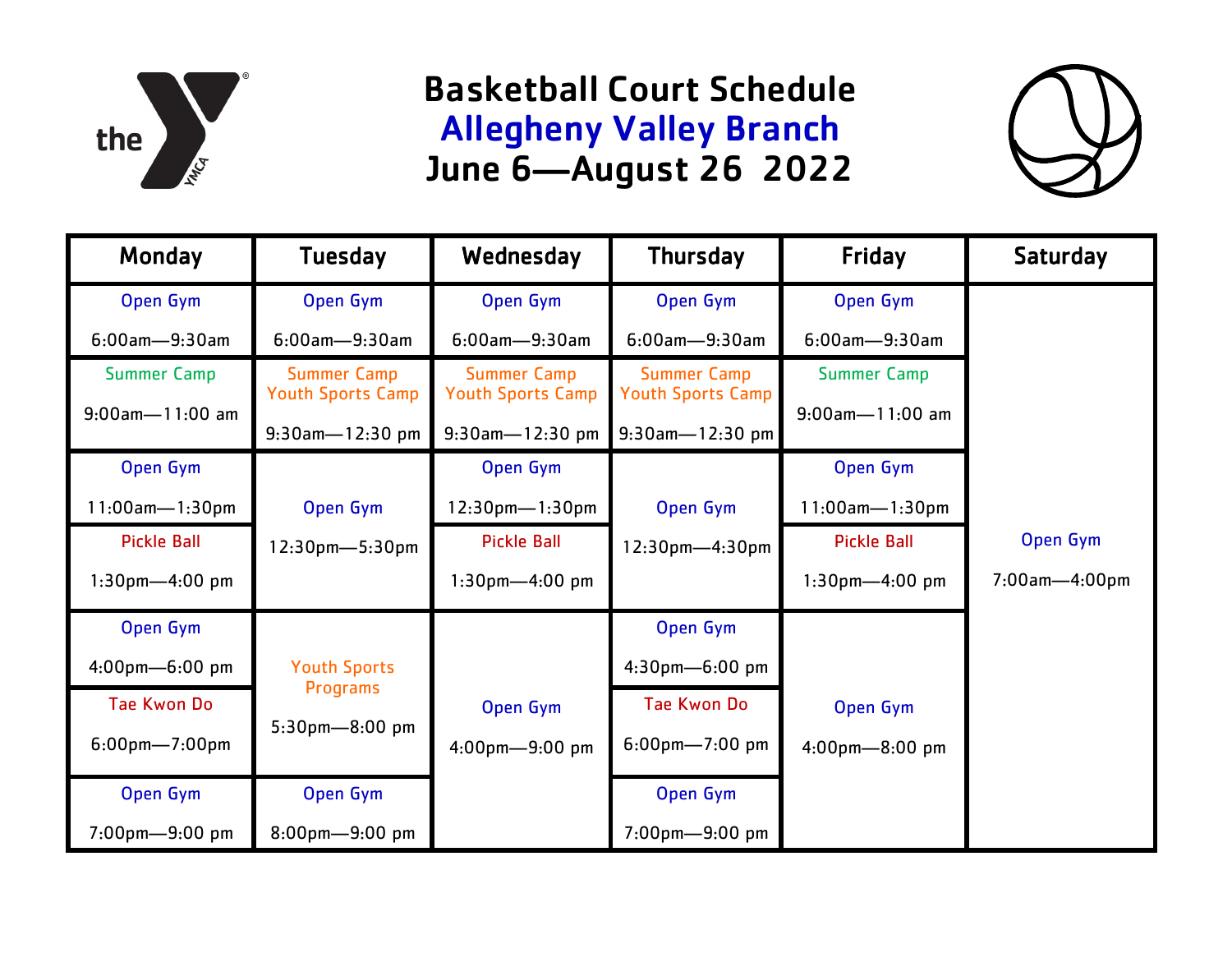

## Basketball Court Schedule New Kensington Branch June —August 2022



| Monday                                         | <b>Tuesday</b>                           | Wednesday                     | <b>Thursday</b>                                                                        | Friday                           | Saturday             |
|------------------------------------------------|------------------------------------------|-------------------------------|----------------------------------------------------------------------------------------|----------------------------------|----------------------|
| Open Gym                                       | Open Gym                                 | Open Gym                      | Open Gym                                                                               | Open Gym                         | Open Gym             |
| $6:30$ am-8:30 am                              | $6:30$ am-8:30 am                        | $6:30$ am-8:30 am             | $6:30$ am-8:30 am                                                                      | $6:30$ am-8:30 pm                | 7:00am-9:00 am       |
| <b>Pickle Ball</b>                             | <b>Pickle Ball</b>                       | <b>Pickle Ball</b>            | <b>Pickle Ball</b>                                                                     | <b>Pickle Ball</b>               | Open Gym             |
| $9:00$ am $-11:00$ am                          | $9:00$ am-11:00am                        | $9:00$ am $-11:00$ am         | $9:00$ am-11:00am                                                                      | $9:00$ am $-11:00$ am            | $9:00$ am-11:00 am   |
| Open Gym                                       | Open Gym                                 | Open Gym                      | Open Gym                                                                               | Open Gym                         | Open Gym             |
| Noon- $2:30$ pm                                | Noon- $2:30$ pm                          | Noon- $2:30$ pm               | Noon-2:30 pm                                                                           | Noon- $2:30$ pm                  | $1:00$ pm $-3:30$ pm |
| <b>YMCA SACC</b>                               | <b>YMCA SACC</b>                         | <b>YMCA SACC</b>              | <b>YMCA SACC</b>                                                                       | <b>YMCA SACC</b>                 |                      |
| $2:30$ pm $-4:30$ pm                           | $2:30$ pm-4:30 pm                        | $2:30$ pm $-4:30$ pm          | $2:30$ pm $-4:30$ pm                                                                   | $2:30$ pm $-4:30$ pm             |                      |
| Open Gym                                       | Open Gym                                 | Open Gym                      | Open Gym                                                                               | Open Gym                         |                      |
| 4:30pm-6:45 pm                                 | 4:30pm-6:30 pm                           | $4:30$ pm $-5:45$ pm          | 4:30pm-5:45 pm                                                                         | 4:30pm-6:30 pm                   |                      |
| <b>Leaders Club Bball</b><br>$6:45$ pm-8:30 pm | <b>Youth Sports</b><br>$6:00$ pm-8:30 pm | Open Gym<br>5:45 $pm-8:30$ pm | *Youth Sports<br>5:45pm-8:30 pm<br>*only if inclement<br>weather otherwise<br>Open Gym | Open Gym<br>$6:30$ pm- $7:30$ pm |                      |